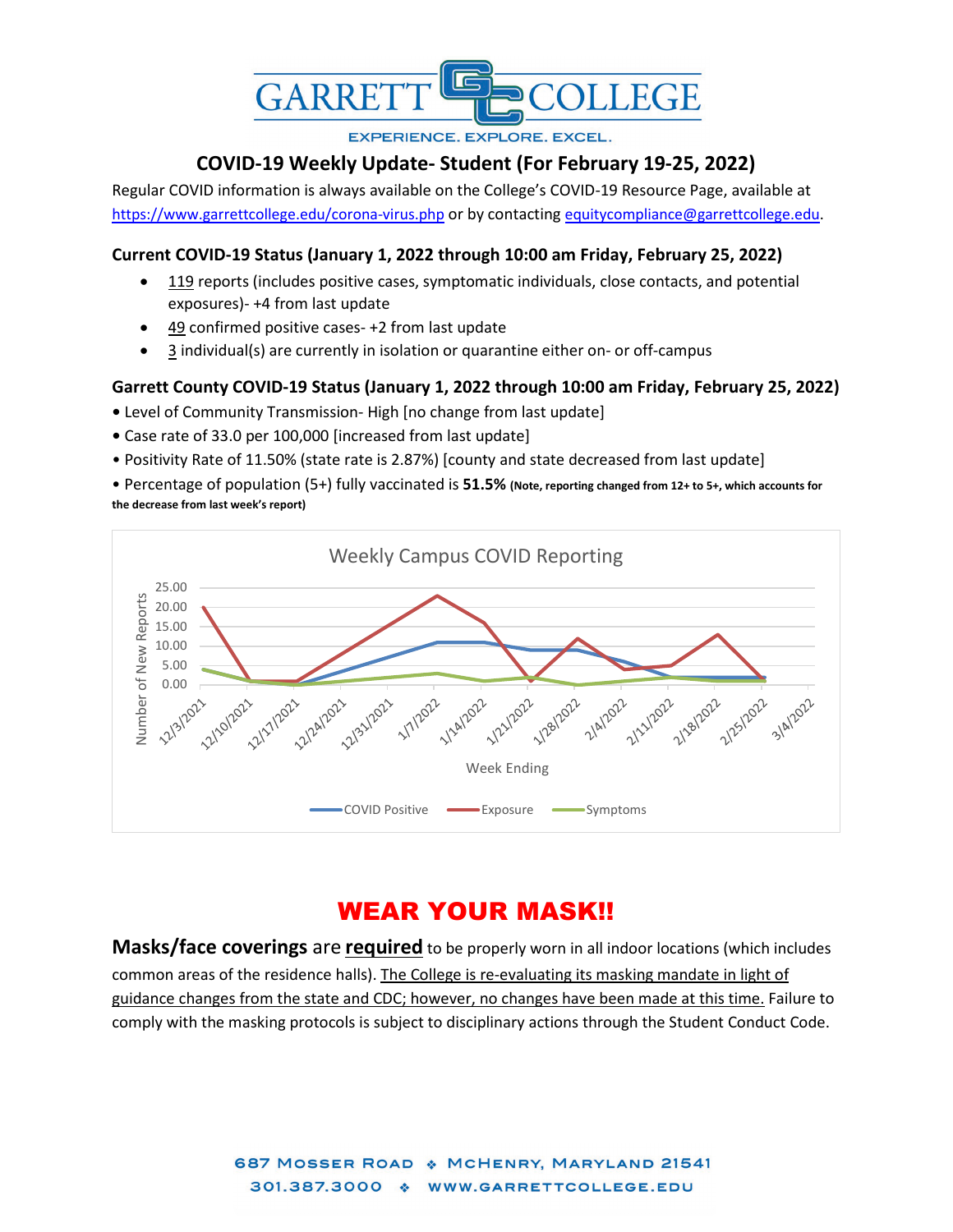

#### **EXPERIENCE. EXPLORE. EXCEL.**

## **Testing**

Testing locations include (please call ahead to confirm testing is available at the time of the request):

- Garrett County Health Department (301) 334-7697; Register online at CIAN Diagnostics [\(ciandx.com\)](https://portal.ciandx.com/register?team=garrett_county_hd)
- WVU Medicine Urgent Care in McHenry (301) 387-8718
- UPMC Urgent Care in McHenry (240) 488-413

## **Vaccinations**

We strongly encourage individuals to get vaccinated and those who are eligible for a booster to do so. **No clinics are scheduled on-campus at this time.** To locate and schedule a Health Department clinic, visit[: https://garretthealth.org/vax-updated/.](https://garretthealth.org/vax-updated/) To locate other vaccination sites, visit: <https://coronavirus.maryland.gov/pages/vaccine>

There is a GoVax Mobile Vaccination Clinic scheduled for today, Friday, February 25, 2022, from 4-7pm at the Garrett County Fairgrounds. For more information or to register, visit [GoVAX Mobile Events -](https://garretthealth.org/govax-mobile-events/) [Garrett County Health Department \(garretthealth.org\)](https://garretthealth.org/govax-mobile-events/)

## **Quarantine and Isolation Protocols**

For the health and safety of the campus community, Garrett College will continue with the extended isolation and quarantine guidance, despite the shortened quarantine and isolation period recently published by the Centers for Disease Control and Prevention (CDC). The protocols are as follows:

- Isolation:
	- o Test positive, isolate for at least 10 days.
	- o Can return after 10 days if no fever for 24-hours and other symptoms have improved.
- Quarantine for exposure/close contact:
	- o Fully vaccinated **and** boosted **or** fully vaccinated but not yet eligible for a booster (2 months for J&J or 5 months for Pfizer or Moderna):
		- Not required to quarantine unless symptomatic.
		- **Should test 5-7 days after exposure.**
		- Must mask, distance when possible, and monitor for symptoms for 10 days.
	- o Unvaccinated **or** fully vaccinated but not boosted when eligible:
		- Quarantine for at least 7-10 days unless symptomatic.
			- **Should test 5-7 days after exposure.**
			- **Must mask, distance when possible, and monitor for symptoms for 10 days.**
	- o Previous infection within 90-day period:
		- Not required to quarantine unless symptomatic.
		- **Should test 5-7 days after exposure.**
		- Must mask, distance when possible, and monitor for symptoms for 10 days.

All individuals should contact the Office of Equity & Compliance at

[equitycompliance@garrettcollege.edu](mailto:equitycompliance@garrettcollege.edu) for specific individual guidance.